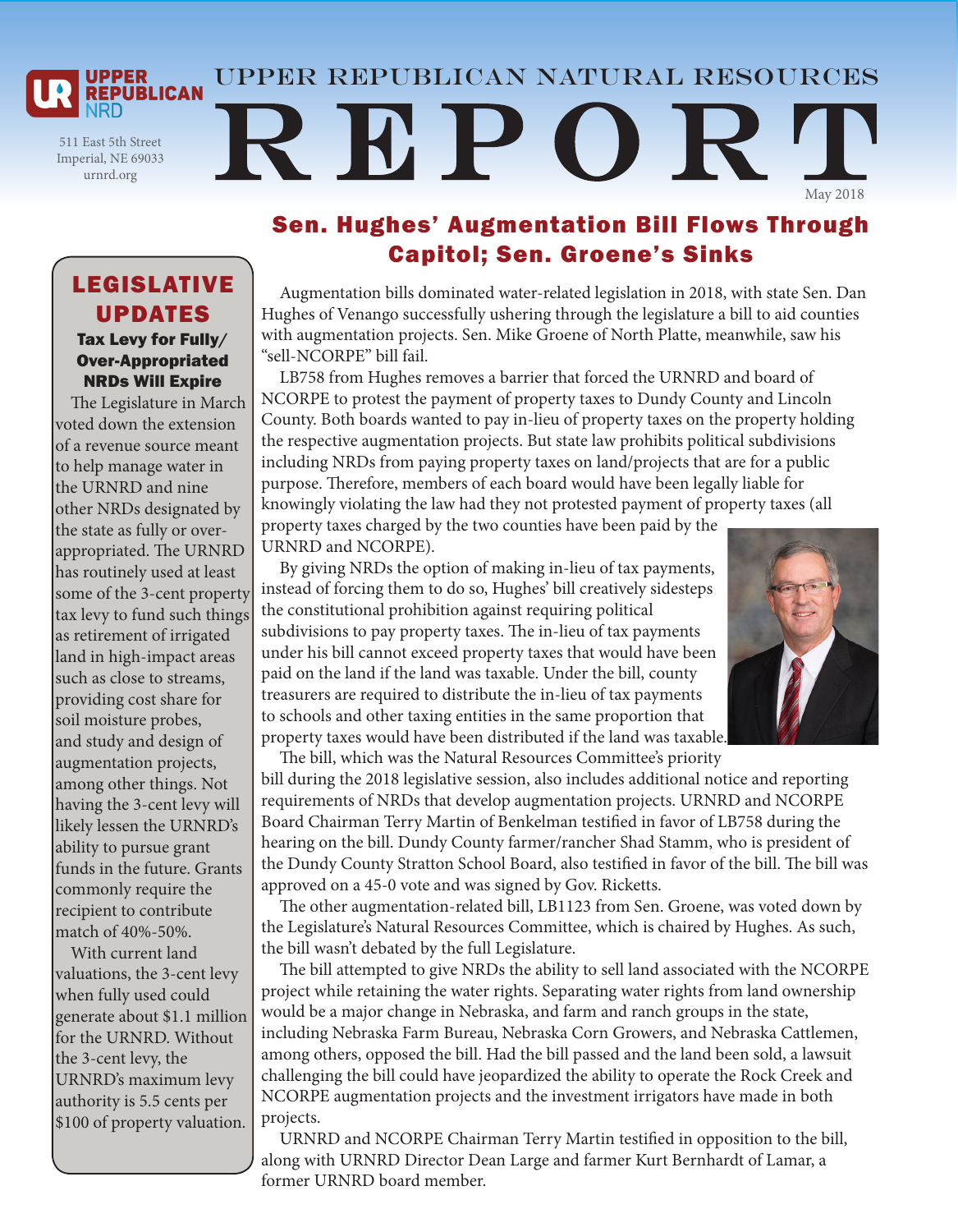## River Compact Agreements Lessen Rock Creek Use

The Rock Creek Augmentation Project in Dundy County will be idle most, and maybe all, of 2018. If the project is used in 2018 and early 2019 at all, pumps won't be turned on until October of this year, at the earliest.

The non-use of Rock Creek and the NCORPE augmentation project in Lincoln County through at least October is due to common-sense agreements reached between the Republican River Compact states of

Nebraska, Kansas and Colorado the last couple of years. Prior to the agreements, if Nebraska projected it would be noncompliant with the Compact the next year, the augmentation projects would be turned on regardless of whether Kansas actually needed the water in that year. Now, Kansas evaluates the needs of its water users and available water supplies. If it's decided additional supplies aren't needed, Kansas' water is instead stored in the ground at the augmentation sites to provide to

Kansas if, and when, it does need the water. For example, if the agreements weren't reached, 9,300 acre feet more water would have been pumped last year by the Middle, Lower and Upper Republican NRDs; and more than 11,000 acre feet would

be pumped this year.



Another feature of the agreements is Nebraska and the NRDs receiving 100% credit for the water that is pumped. Previously, Nebraska and the URNRD

received credit for 69% of the water pumped at Rock Creek; at NCORPE, the state and NRDs received just 54% credit. That resulted in a total of 11,400 more acre feet of water being pumped at Rock Creek in 2013- 2014 than if 100% credit was received.

The table below illustrates Rock Creek's use compared to estimated irrigation usage had the project been developed under "post-agreement" conditions that now exist.

#### Rock Creek Augmentation v. Retired Rock Creek Irrigation, 2012-2018 (acre feet)

Water pumped at Rock Creek thus far has exceeded estimated irrigation use since 2012 by a total of about 3,000 acre feet. But significantly less would have been pumped had new agreements with Kansas also been in place in 2013 and 2014. The table below shows augmentation compared to irrigation amounts had the agreements been in place at the time the project started. It helps project future augmentation pumping relative to irrigation use.

|         | 2012                                        | 2013   | 2014                                                    | 2015  | 2016  | 2017         | 2018  | Total  |
|---------|---------------------------------------------|--------|---------------------------------------------------------|-------|-------|--------------|-------|--------|
| Aug.    |                                             | 10,680 | 14,150                                                  |       |       | 4,563        |       | 29,393 |
| Retired | 5,700<br>$\sim$ $\sim$ $\sim$ $\sim$ $\sim$ | 5,700  | 5,700<br>$\cdot$ $\alpha$ = = = $\cdot$ = = = = $\cdot$ | 5,700 | 5,700 | 5,700<br>$-$ | 5,700 | 39,900 |

1. All augmentation values ("Aug.") represent pumping if URNRD credited with 100% of all augmentation water pumped. Permanent agreements with Kansas have provided 100% credit since 2015; prior to that, credit was provided for approximately 69% of pumped water. 2. Retired use ("Retired") based on existing number of retired acres at annual usage of 13".

# Lawsuit Dismissed in Favor of NRDs

The Nebraska Supreme Court in recent months dismissed two lawsuits involving the Natural Resources Districts and state Department of Natural Resources. One challenged the state's ability to administer surface water for Compact compliance and the other challenged the Integrated Management Plans the NRDs and state have in place.

The Frenchman Cambridge Irrigation District (FCID) filed a lawsuit that argued that Integrated Management Plans (IMPs) approved by DNR and the NRDs would deprive the surface-water irrigation district of water that would otherwise be available for its operations, among other things. But the state high court ruled that FCID lacked standing to challenge the IMPs because the irrigation district has not been harmed by them.

"IMPs are simply jointly developed plans for how water will be managed," says the opinion from the Nebraska Supreme Court. "Although the IMPs set forth the water controls that may be employed in times of water shortage, the IMPs themselves do not actually

implement the controls. Instead, for those controls to be implemented, the NRDs must determine that such controls are necessary and issue subsequent orders," pursuant to state law.

In another lawsuit, filed by Rodney Cappel, among the conclusions reached by the state Supreme Court is that DNR can issue surface water closing notices due to its policing power that can be used to maintain compliance with the Republican River Compact. Shut downs of water usage don't constitute a physical or regulatory taking of property, since water users do not own the water they use. Instead, they are given the right to use it. It was also ruled that DNR's regulation of the Republican River Basin does not constitute regulatory taking of property, and that water users are not entitled to restitution of occupation taxes levied against their property.

These rulings have helped DNR and the NRDs continue their jobs of protecting Nebraska's water and keeping the state in compliance with the Republican River Compact.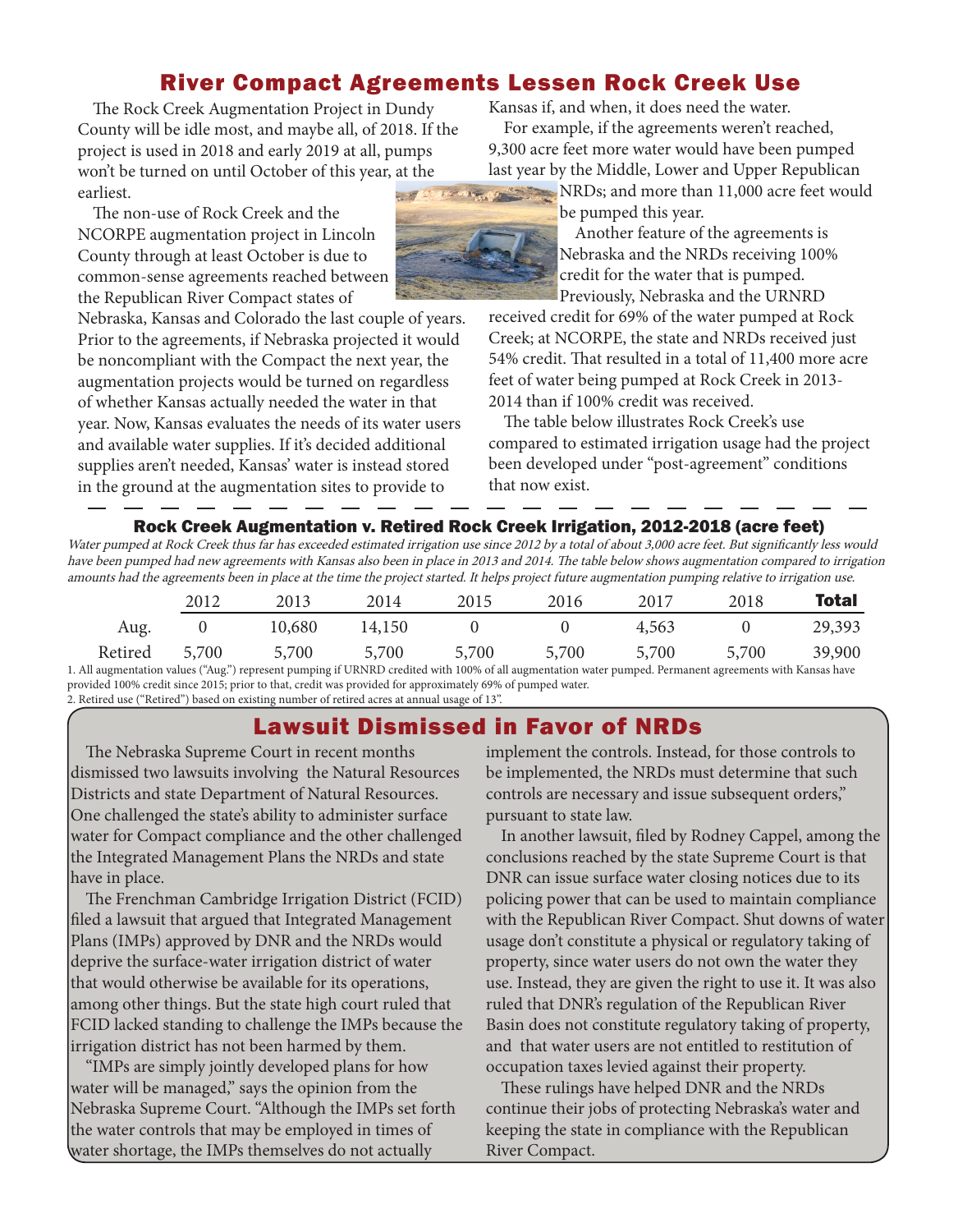# NCORPE Economic Report Shows Benefits of the Project

The University of Nebraska – Lincoln recently released an economic impact report on NCORPE that is the first study to look at the stream flow enhancement project and compare its economic impact to other regulatory alternatives to comply with the Republican River Compact. The report found that NCORPE has a positive economic impact on Lincoln County, the county where the project is located, as well as all of the NRDs party to the project.

Describing the overall economic impact of NCORPE, the UNL report says, "(NCORPE) can bear the expense of purchasing land, moving it out of irrigated production, and installing and operating wells and pipelines, all for less cost to the economy and property value than the alternative of shutting down irrigation (on a larger number of acres)…"

The study looked at NCORPE versus a perpetual 60% irrigation reduction in the Republican Basin and a 50% reduction in the Twin Platte NRD. It was found that without NCORPE, there would have been an annual reduction in property tax revenue of \$5.6 million - \$8.7 million across the 16 NCORPE counties. The study also says such regulations would cause a \$61 million - \$89 million annual reduction in total economic output, i.e. business sales, across the NCORPE territory compared to the project, along with a loss of 126-185 jobs across the 16 counties.

The study also found NCORPE was a better economic alternative than regularly shutting down irrigation in the Rapid Response Areas of the three Republican NRDs to maintain compliance with the Compact. The Rapid Response Areas are those

close to streams. The report concluded that compared to NCORPE, such shutdowns would cause property tax revenue annually to be \$900,000-\$2.1 million less, annual business sales would dip \$22 million - \$35 million and 49-78 jobs would be lost.

For more information on the report, visit our website, urnrd.org.



#### Water Usage Information for 2017

Average District water use: 12.6"

Average use in Chase County: 13.1"

Average use in Perkins County: 12.5"

Average use in Dundy County: 11.91"



# Nebraska, Colorado Reach \$4 million Compact Settlement

Colorado has agreed to pay Nebraska \$4 million to settle a dispute regarding Colorado's previous water use that may have violated the Republican River Compact and reduced Nebraska's water supply. In exchange for the \$4 million, Nebraska agrees to not sue Colorado for any alleged violations that occurred up until Dec. 31, 2013. The payment will be made to Nebraska by Dec. 31, 2018, if legislators in Colorado approve the funding.

"This settlement is in the best interest of Nebraska, and builds on our previous collaborative efforts." -Nebraska Attorney General Doug Peterson

This settlement creates opportunities for cooperation between the states and better water management. By settling any potential issues outside of court, the states can continue to look toward the future and move on from any potential violations of the Republican River Compact.

Neb. Governor Pete Ricketts has recommended that the money be used for surface water resource conservation projects in the Republican River basin for the benefit of water users.